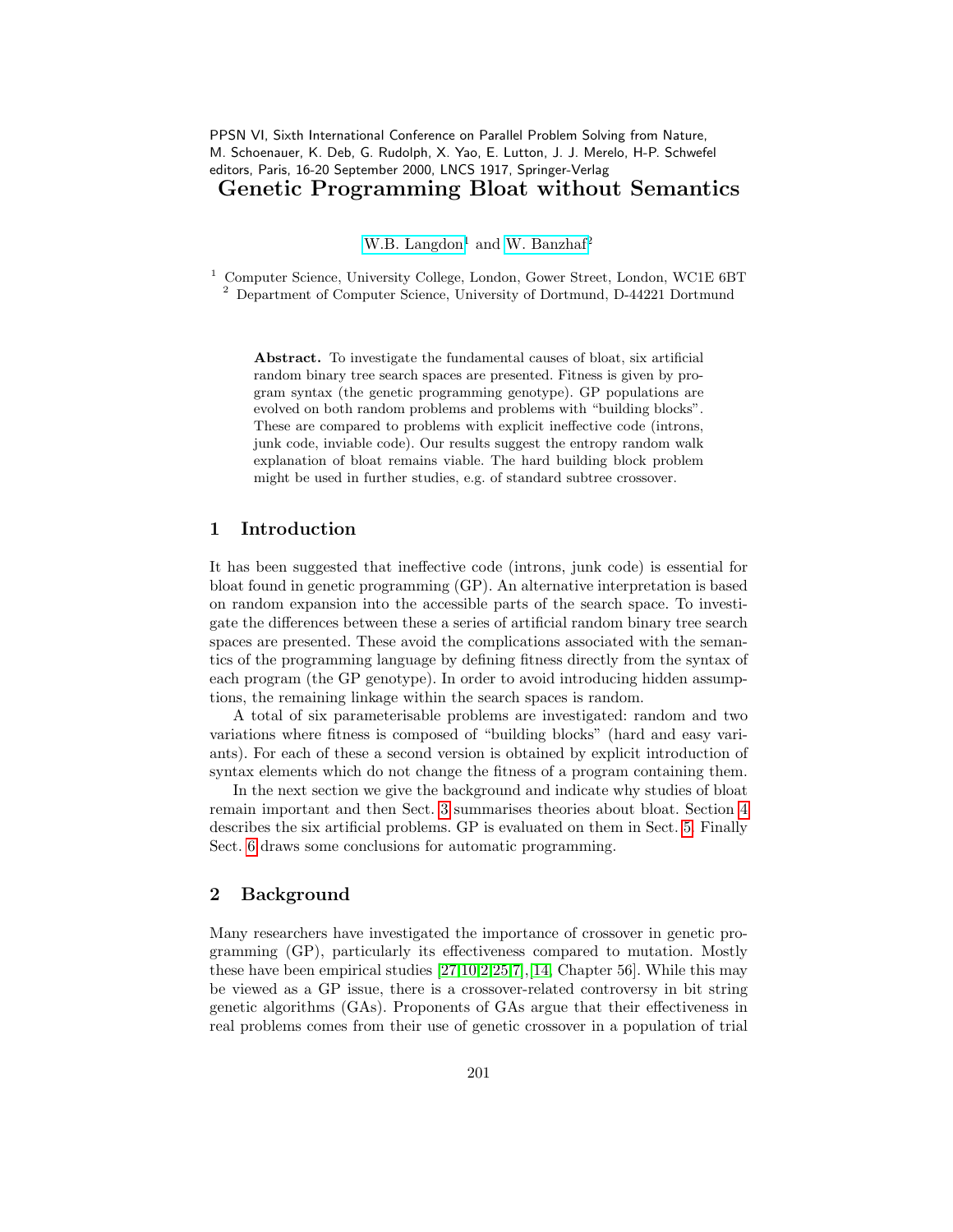solutions. They argue crossover and selection would allow improved individuals to be created from components of the better samples of the search space that have already been tested. Note the assumption that in soluble real problems better (or ideally the best) solutions can be constructed from parts, and that the parts themselves are good (or at least better than average). Further it is assumed that solutions to the problem have been represented by the GA user in such a way that crossover is capable of doing the assembly at random. This is the well known building-block hypothesis. Even in simple fixed representation GAs this remains disputed, although there is a growing body of theory about building blocks in GAs.

From the empirical studies of GP it has been known for some time that programs within GP populations tend to rapidly increase in size as the population evolves [\[13](#page-9-3)[,1](#page-8-4)[,33,](#page-9-4)[4,](#page-8-5)[26,](#page-9-5)[16](#page-9-6)[,32,](#page-9-7)[24\]](#page-9-8). If unchecked, this consumes excessive machine resources and so is usually addressed either by enforcing a size or depth limit on the programs or by an explicit size component in the GP fitness [\[13](#page-9-3)[,12](#page-9-9)[,34,](#page-9-10)[29\]](#page-9-11) although other techniques have been proposed [\[30,](#page-9-12)[6,](#page-8-6)[32](#page-9-7)[,31](#page-9-13)[,18\]](#page-9-14). Depth or size limits [\[9,](#page-8-7)[20\]](#page-9-15) and simple parsimony pressure [\[32\]](#page-9-7) may have unexpected and untoward effects, while [\[11\]](#page-9-16) shows that addition of duplicated code segments (i.e. addition of ineffective code, code that has no impact on the behaviour of the program) can sometimes be helpful. Therefore it is still interesting to explore why such bloat happens, and the factors influencing its speed and its limits.

### <span id="page-1-0"></span>3 Bloating

Tackett [\[33,](#page-9-4) page 112] and Altenberg [\[1\]](#page-8-4) both suggest the common "intron" explanation for bloat is due to Singleton (however James Rice and Peter Angeline may also have contributed). Briefly this says program size tends to increase over time because programs which are bigger contain more ineffective code ("junk" code, code that has no effect on the program). Since changes to ineffective code have no impact on the execution of the program, a higher proportion of ineffective code means a higher chance programs produced by crossover will act like their parents. Therefore they will also be of high fitness and so themselves have a higher chance of being selected to reproduce. Various experiments have shown this to be essentially correct. However Soule [\[24\]](#page-9-8) shows that there are at least two mechanisms involved. It needs to be noted that this implicitly assumes that the problem is static, i.e. behaving as your parents (who must have been good to have been selected to have children) will also be good for you. Yet bloat has also been observed in dynamic problems [\[23\]](#page-9-17). An alternative suggestion [\[3\]](#page-8-8) that ineffective code could act as safe storage areas for code which is not needed at present but may be needed in future has received only little experimental support [\[11\]](#page-9-16).

While the ineffective code mechanism is essentially correct one of us (W.B.L.) has proposed a simpler alternative explanation which is independent of mechanisms and indeed has been applied to non-GP search: After a period GP (or any other stochastic search technique) will find it difficult to improve on the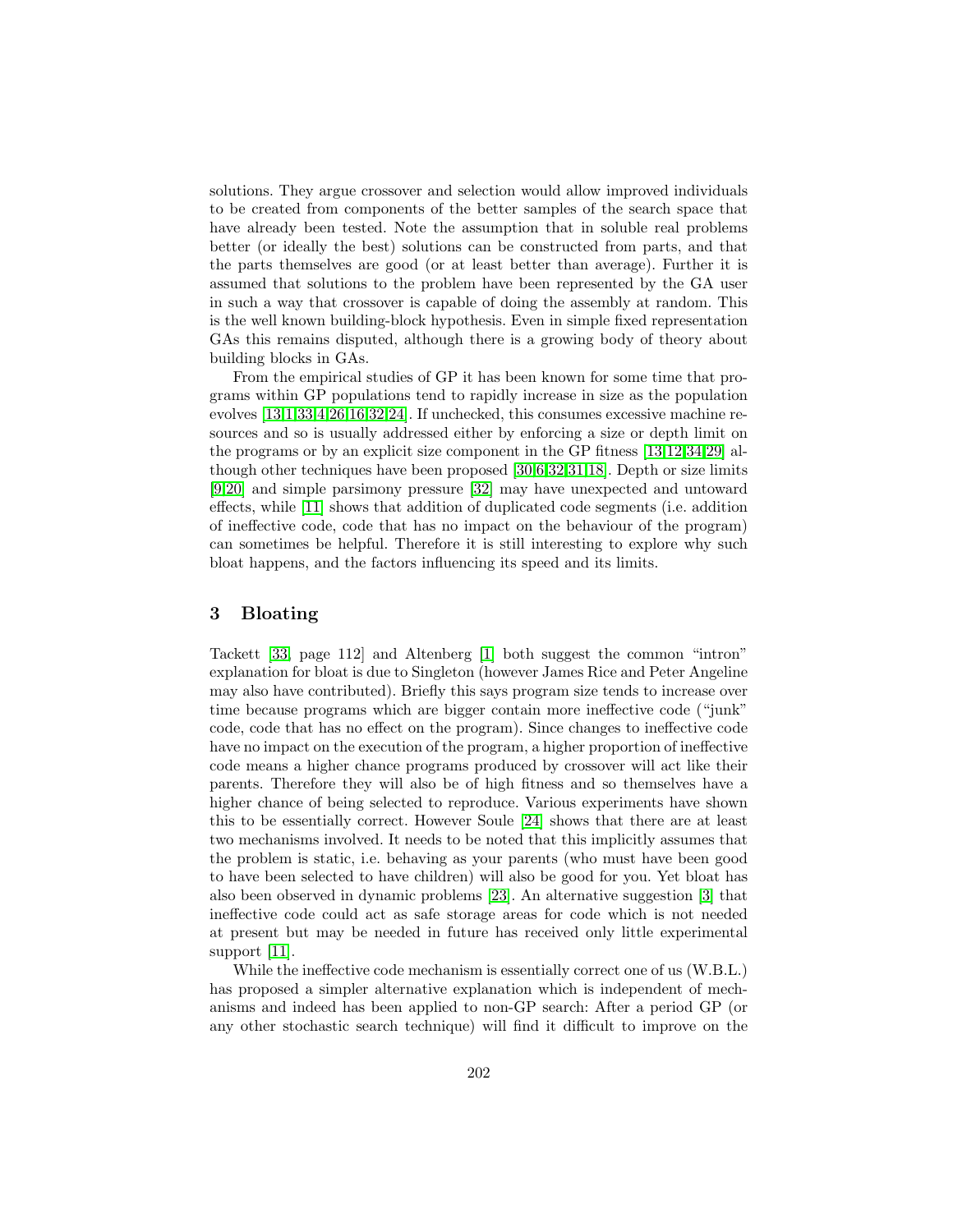

<span id="page-2-1"></span>Fig. 1. To calculate fitness of this tree, it is traversed depth first, i.e. 208042962, 34611749. The first nine opcodes are packed into one integer and the rest into a second. These are combined using XOR, 208042962  $\overline{V}$  3461749 =  $C667BD2_{16}$   $\overline{\vee}$  2102225<sub>16</sub> = E7659F7<sub>16</sub> = 242637303. 242637303 is the hash value of the tree. 242637303 is randomised by Park-Miller to yield  $65D2E653_{16}$  which has 17 bits set and so the fitness of the tree is 17. If ineffective code is enabled all subtrees labelled with "1" are replaced by their first terminal. So 208042962, 34611749 becomes 208042962, 3467. XOR becomes  $C667BD2_{16} \nabla DBB_{16} = C667659_{16}$  and randomising yields  $4AA4B33_{16}$ , which has 13 bits set.

best trial solution it has found so far and instead most of the trial solutions it finds will be of the same or worse performance. Selection will discard those that are worse, leaving active only those that are as good as the best-so-far. In the absence of bias, the more plentiful programs with the current level of performance are more likely to be found [\[21\]](#page-9-18). But as [\[17\]](#page-9-19) proves the distribution of these is similar to the distribution of trees, therefore we expect the search to evolve in the direction of the most popular tree shape. I.e. trees whose depth lies near  $2\sqrt{\pi}$ (internal nodes) (ignoring terms  $O(N^{1/4})$ ) [\[8\]](#page-8-9). See Flajolet parabola curve in (lower right graph in) Figs. [3](#page-6-0) and [4.](#page-6-1) [\[24\]](#page-9-8) and [\[17\]](#page-9-19) confirm this in various problems when using GP with standard crossover. The simplicity of this explanation makes it easy to apply to non-GP search [\[15](#page-9-20)[,22\]](#page-9-21), to devise new genetic operators [\[18\]](#page-9-14), to explain the evolution of shape [\[24\]](#page-9-8) and to produce quantitative predictions of the evolution of both size and shape [\[19\]](#page-9-22).

In [\[5\]](#page-8-10) we consider bloat in abstract representation-less random search spaces and highlight the importance of inviable code. In the next section we extend this approach to more concrete but still artificial representations.

### <span id="page-2-0"></span>4 Artificial Binary Tree Search Spaces

To repeatably assign a fitness value to a program based only on its syntax, the syntax is first reduced to a single hash value. This is deterministically converted into a random fitness value. Hashing techniques are used to ensure similar programs have different hash values and so different fitnesses.

Ineffective code is introduced by a special function within the function set (opcode 1). When calculating fitness, subtrees starting with opcode 1 are treated as if they had been replaced by their first leaf, i.e. the rest of the subtree is ignored (see dashed subtree in Fig. [1\)](#page-2-1). This means ineffective code always lies away from the root and towards the leafs, as is usually the case in GP [\[32\]](#page-9-7).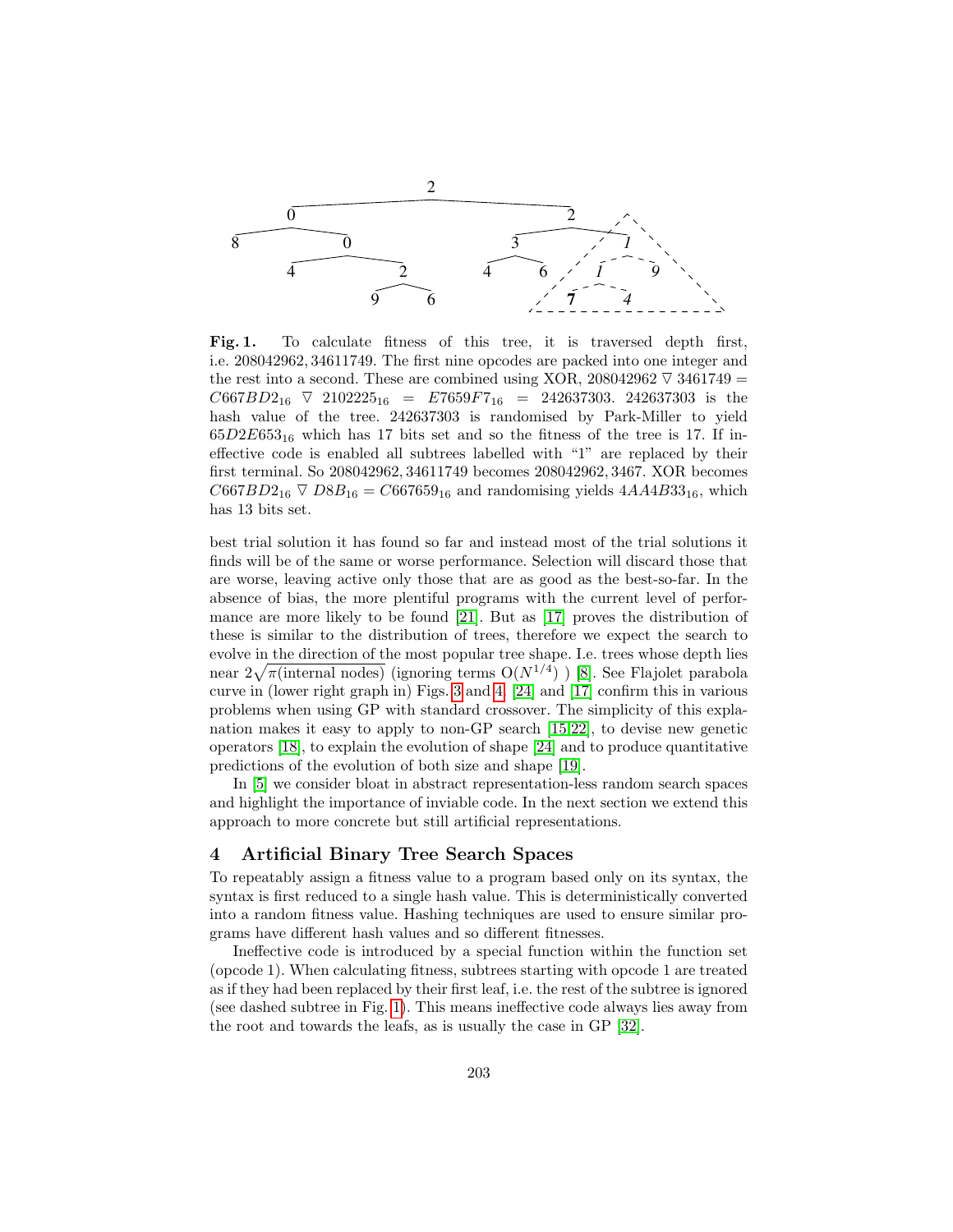#### <span id="page-3-1"></span>4.1 Random Binary Tree Search Spaces

The programs are composed of four functions, opcodes 0 . . . 3, and six terminals (leafs), opcodes  $4 \dots 9$  (cf. Fig. [1\)](#page-2-1). To hash the program tree it is traversed in conventional depth-first order. At each node the opcode is packed into an integer. When the 31 bit integer (the sign bit is not used) is full a new integer is used. (Since  $10^9 \leq 2^{31}$  nine syntax elements can be packed into each integer.) Successive 31 bit values are combined using XOR. Thus the whole tree is reduced in a single pass to an integer value. This is converted to a random fitness by adding a large constant and feeding the sum into a pseudo-random number generator [\[28\]](#page-9-23). Alternative problems can be generated by changing the constant (As a confidence check, many runs were repeated replacing Park-Miller with Mersenne Twister. No important differences were noted). The fitness is the number of bits set  $(1 \dots 31)$  in the random number produced.

#### 4.2 Random Binary Sub-Tree Building Block Search Spaces

In the building block (BB) problems we define fitness as the combined fitness of the building blocks within the program. Every subtree within the program is treated as a building block and given a random fitness using the mechanisms described above in Sects. [4](#page-2-0) and [4.1.](#page-3-1) (With a suitable stack, fitness can still be calculated in a single pass through the tree.) To simulate idealised building blocks, the randomised value of each subtree is converted to a bit location  $(0...31)$ which is set. The behaviour of the whole tree is the union of these bits and its fitness is the number of bits set.

In the easy problem each bit is equally likely to be set, so finding a tree which sets all 32 is relatively easy. Each subtree's bit is given by the least significant five bits of its randomised value.

The more difficult case is where some bits are much more likely to be set than others. Each subtree's bit is now calculated by counting the number of set bits in the random value of the subtree. This gives a binomial distribution  $(1 \dots 31)$ centered in the middle of the word. Setting the bits far from the middle is very rare and achieving maximum fitness (31) is very difficult.

# <span id="page-3-0"></span>5 Experiments

On each search space we ran 10 independent GP runs for each of two or four different ways of creating the initial population. Apart from the search space, the absence of size or depth restrictions and the use of tournament selection the GP runs are essentially the same as [\[13\]](#page-9-3). Table [1](#page-4-0) gives parameters.

The average evolution of each GP population from initial trees of two different ranges of sizes (r2:6 and r7:8) on the six problems (random, easy and hard building blocks, with and without explicit ineffective code) is plotted in Figs. [2–](#page-5-0)[4](#page-6-1) and summarised in Table [2](#page-5-1) (numbers in round brackets indicate the standard deviation across ten runs).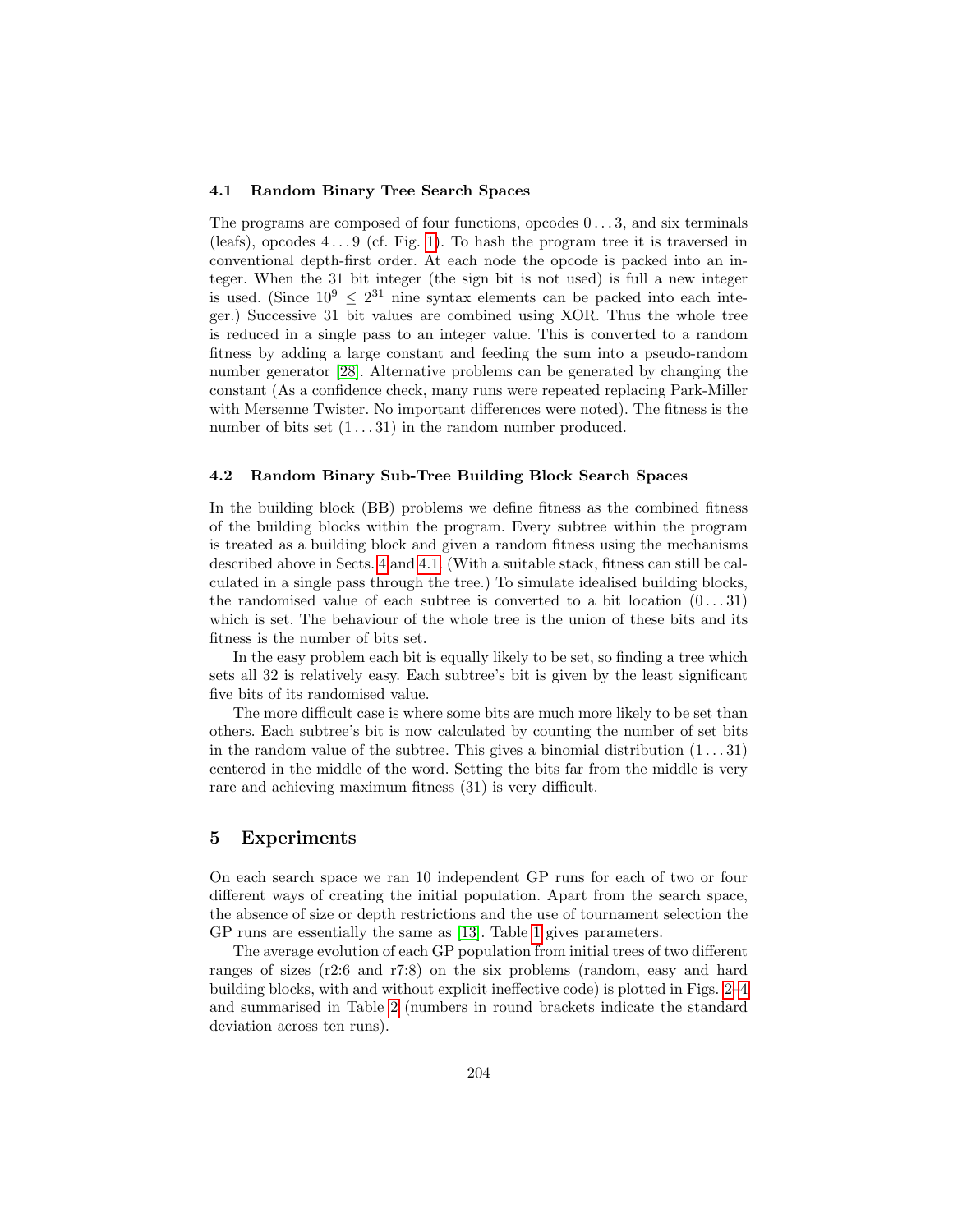<span id="page-4-0"></span>Table 1. GP Parameters for Random Search Problems

| Functions set: b0 b1 (intron) b2 b3                                            |  |  |  |  |  |  |  |
|--------------------------------------------------------------------------------|--|--|--|--|--|--|--|
| Terminal set: $t4 t5 t6 t7 t8 t9$                                              |  |  |  |  |  |  |  |
| Determined by tree syntax                                                      |  |  |  |  |  |  |  |
| Tournament group size of 7, non-elitist, generational                          |  |  |  |  |  |  |  |
| none                                                                           |  |  |  |  |  |  |  |
| 500                                                                            |  |  |  |  |  |  |  |
| Max program: no limit                                                          |  |  |  |  |  |  |  |
| Created using "ramped half-and-half" with depths between 2 and 6               |  |  |  |  |  |  |  |
| $(r2:6)$ , 7 and 8 $(r7:8)$ , ramped uniform $(u7:55)$ or ramped sparse depths |  |  |  |  |  |  |  |
| 4 and 28 (i.e. size s7:55) (no uniqueness requirement)                         |  |  |  |  |  |  |  |
| $90\%$ one child crossover, no mutation. $90\%$ of crossover points selected   |  |  |  |  |  |  |  |
| at functions, remaining $10\%$ selected uniformly between all nodes.           |  |  |  |  |  |  |  |
| 50 generations                                                                 |  |  |  |  |  |  |  |
|                                                                                |  |  |  |  |  |  |  |

As expected, all but the easy building block landscape prove difficult for GP, and programs of the maximum possible fitness are only found in the easy landscapes, Fig. [3.](#page-6-0) The presence of explicit ineffective code in the search space makes little difference in the best of run fitness but, particularly in the random landscape (Fig. [2,](#page-5-0) top left), it does reduce disruption by crossover so increasing average fitness (plotted with lines) in the population. Also the size of the initial programs makes little difference to the overall behaviour but the shape of the initial programs is important. In all but the random landscape, bloat occurs.

#### 5.1 Anti-Bloat in Random Binary Tree Landscape

Only in the case of the totally random landscape do we not see bloat. Here runs started with both normal and large random trees converge to tiny trees whose parents are identical. (Similar convergence is reported in [\[19\]](#page-9-22),[\[16,](#page-9-6) page 184]). This is explained by the difficulty of the search, so in all most all generations no improved programs are found. Non-elitist selection means improved solutions are removed from the population at the end of the generation. However they have children but they are in competition with each other as well as the rest of the population. Thus only genetic lines which reproduce themselves fastest continue. Most children are produced by subtree crossover. Therefore programs which crossover is more likely to reproduce exactly (clone) have an advantage. The chance subtree crossover between two identical parents producing a clone falls as the parent trees get bigger. This means smaller programs have an advantage (when crossover cannot find either better programs or programs of the same fitness which are not identical to their parents) [\[16,](#page-9-6) pages 197–201]. An equilibrium is reached between the local optima and its unfit offspring. These equilibria are stable for at least 1000 generations.

#### 5.2 Evolution of Depth

With bushy initial trees (r2:6 and r7:8) and except for both the easy landscapes, average program height increases roughly linearly by about one level per gen-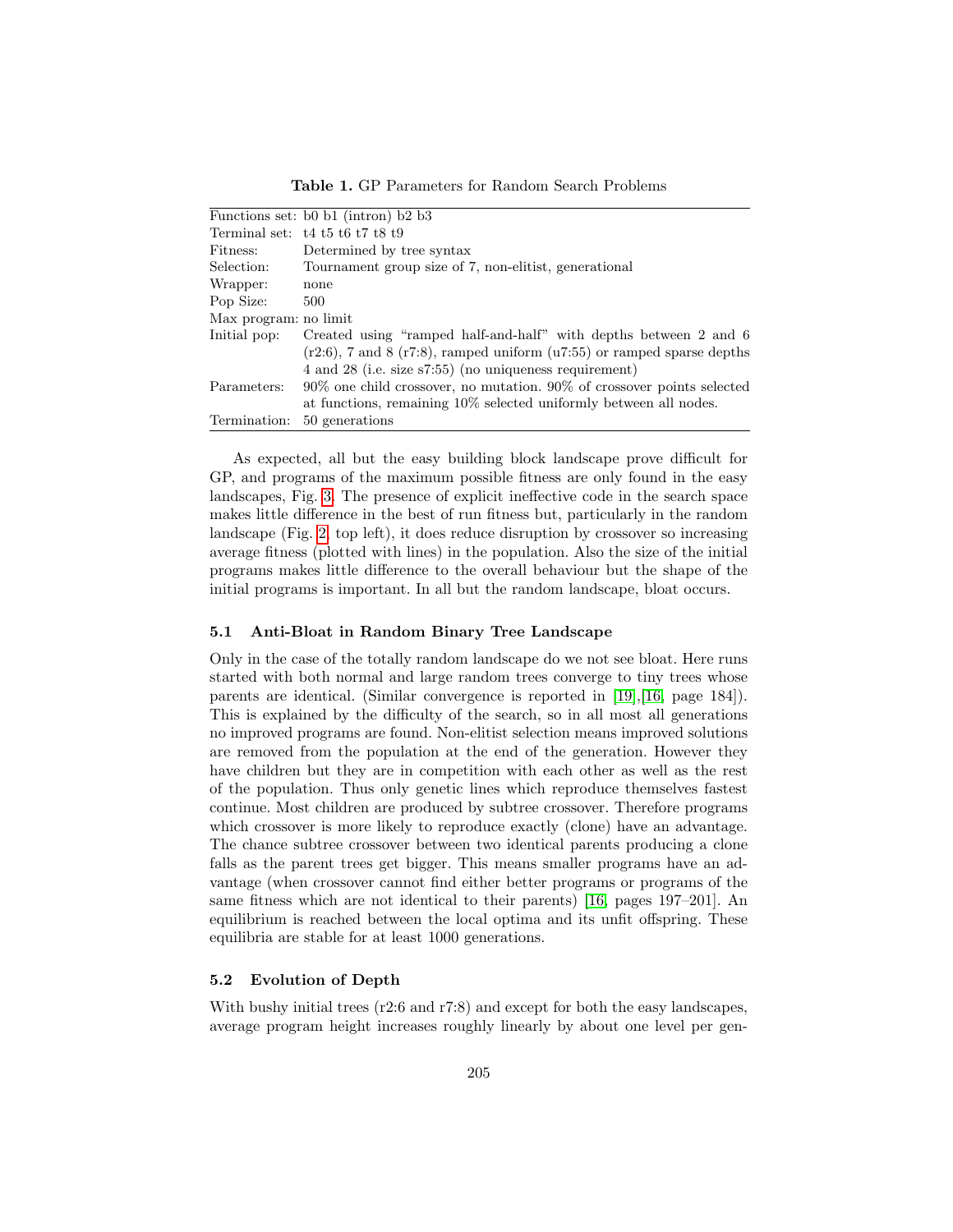

<span id="page-5-0"></span>Generations<br>**Fig. 2.** Evolution of GP populations on random and intron landscapes. Means of ten runs with standard (r2:6) and large (r7:8) initial populations

| Problem Initiali-       |         |    |         |              | Final population      |          |                         | Depth |         |                                | Power law                     |                      |  |
|-------------------------|---------|----|---------|--------------|-----------------------|----------|-------------------------|-------|---------|--------------------------------|-------------------------------|----------------------|--|
|                         | sation  |    | Fitness | mean size    |                       | max size |                         | mean  | per gen |                                | Exponent                      |                      |  |
| Random R2-6             |         | 25 | (1)     | 6            | (0.9)                 | 11       | (3)                     | 3     |         |                                |                               |                      |  |
|                         | $R7-8$  | 25 | (1)     | 10           | (12)                  | 57       | (130)                   | 3     |         |                                |                               |                      |  |
| $\int$ intron R2-6      |         | 25 | (1)     | 530          | (200)                 | 2100     | (1300)                  | 33    | $0.6\,$ |                                | $(0.2)$ 1.23 $(.09)$          |                      |  |
|                         | $R7-8$  | 25 | (.7)    | 950          | (210)                 | 2700     | (480)                   | 30    | 0.5     |                                | $(0.1)$ 1.19 $(.08)$          |                      |  |
| <b>BBlock</b>           | $R2-6$  | 32 | (0)     | 870          | (100)                 | 2800     | (480)                   | 33    | 0.4     |                                | $\overline{(0.1) 1.02}$ (.12) |                      |  |
| $\left($ easy $\right)$ | $R7-8$  | 32 | (0)     | 730          | (59)                  | 2100     | (490)                   | 23    | $0.3\,$ |                                | $(0.0)$ 1.10 $(.08)$          |                      |  |
|                         | $U7-55$ | 32 | (0)     | 1500         | (170)                 | 5900     | (2000)                  | 93    | 1.2     | (0.3)                          |                               | .96(0.09)            |  |
|                         | $S7-55$ | 32 | (0)     | 2900         | (680)                 | 14000    | (4200)                  | 527   | 8.6     | (2.4)                          |                               | .98(.11)             |  |
| $\int$ intron R2-6      |         | 32 | (0)     | 1100         | (130)                 | 3900     | (880)                   | 38    | $0.5\,$ | (0.1)                          |                               | .98(0.09)            |  |
|                         | $R7-8$  | 32 | (0)     | 1000         | (160)                 | 2800     | (470)                   | 26    | 0.3     |                                | $(0.1)$ 1.03 $(.09)$          |                      |  |
|                         | $U7-55$ | 32 | (0)     | 1700         | (220)                 | 5600     | (920)                   | 97    | 1.3     |                                | $(0.2)$ .94 $(.08)$           |                      |  |
|                         | $S7-55$ | 32 | (0)     | 2600         | (340)                 | 13000    | (2200)                  | 413   | 7.1     |                                | (1.6) 1.00 (.06)              |                      |  |
| <b>BBlock</b>           | $R2-6$  | 26 | (.8)    | 9000         | (4600)                | 20000    | (11000)                 | 132   | 2.8     |                                | $(1.7)$ 1.34 $(.19)$          |                      |  |
| (hard)                  | $R7-8$  | 25 | (.8)    | 5900         | (2800)                | 13000    | (5100)                  | 73    | 1.3     |                                | (0.4) 1.50 (0.64)             |                      |  |
|                         | $U7-55$ | 26 | (.4)    | 14000        | (7100)                | 33000    | (15000)                 | 306   | 6.5     |                                | $(2.6)$ 1.32 $(.20)$          |                      |  |
|                         | $S7-55$ | 28 | (.9)    | 76000        |                       |          | (47000) 200000 (110000) |       |         | 3145 77.4 (42.3) 1.60 (.17)    |                               |                      |  |
| $\int$ intron R2-6      |         | 25 | (.5)    | 6300         | (2200)                | 14000    | (3700)                  | 93    | 1.9     |                                |                               | $(0.8)$ 1.33 $(.14)$ |  |
|                         | $R7-8$  | 24 | (.9)    | 4500         | (2400)                | 11000    | (6600)                  | 69    | 1.3     |                                | $(0.8)$ 1.18 $(.25)$          |                      |  |
|                         | $U7-55$ | 25 |         | $(.7)$ 17000 | (9000)                | 44000    | (26000)                 | 359   |         | $8.2 \quad (5.4)$ 1.44 $(.24)$ |                               |                      |  |
|                         | $S7-55$ |    |         |              | 26 (.8) 24000 (17000) | 71000    | (55000)                 |       |         | 107825.6(19.8)1.49(.25)        |                               |                      |  |

<span id="page-5-1"></span>Table 2. Mean of 10 runs on each landscape and method of creating the initial population. Power law fit of mean program size in population over last 38 gens. v. gen.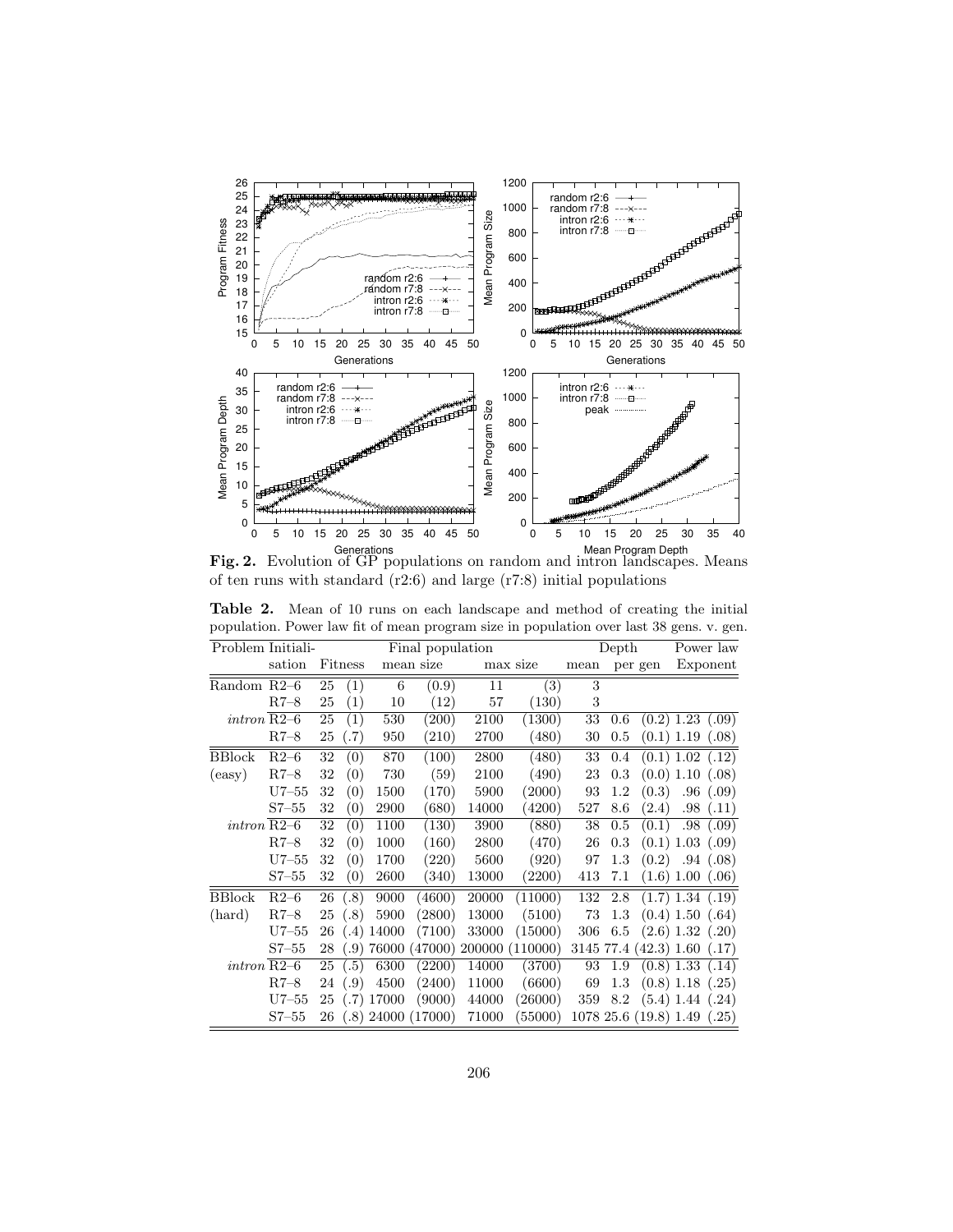

<span id="page-6-0"></span>Fig. 3. Evolution of GP populations on easy correlated landscapes. Means of ten runs with standard (r2:6) and large (r7:8) initial populations. Lower right (evolution of shape) also includes average evolution of runs started with uniform (u7:55) and sparse populations (s7:55). Tick marks at each generation



<span id="page-6-1"></span>Fig. 4. Evolution of GP populations on hard correlated landscapes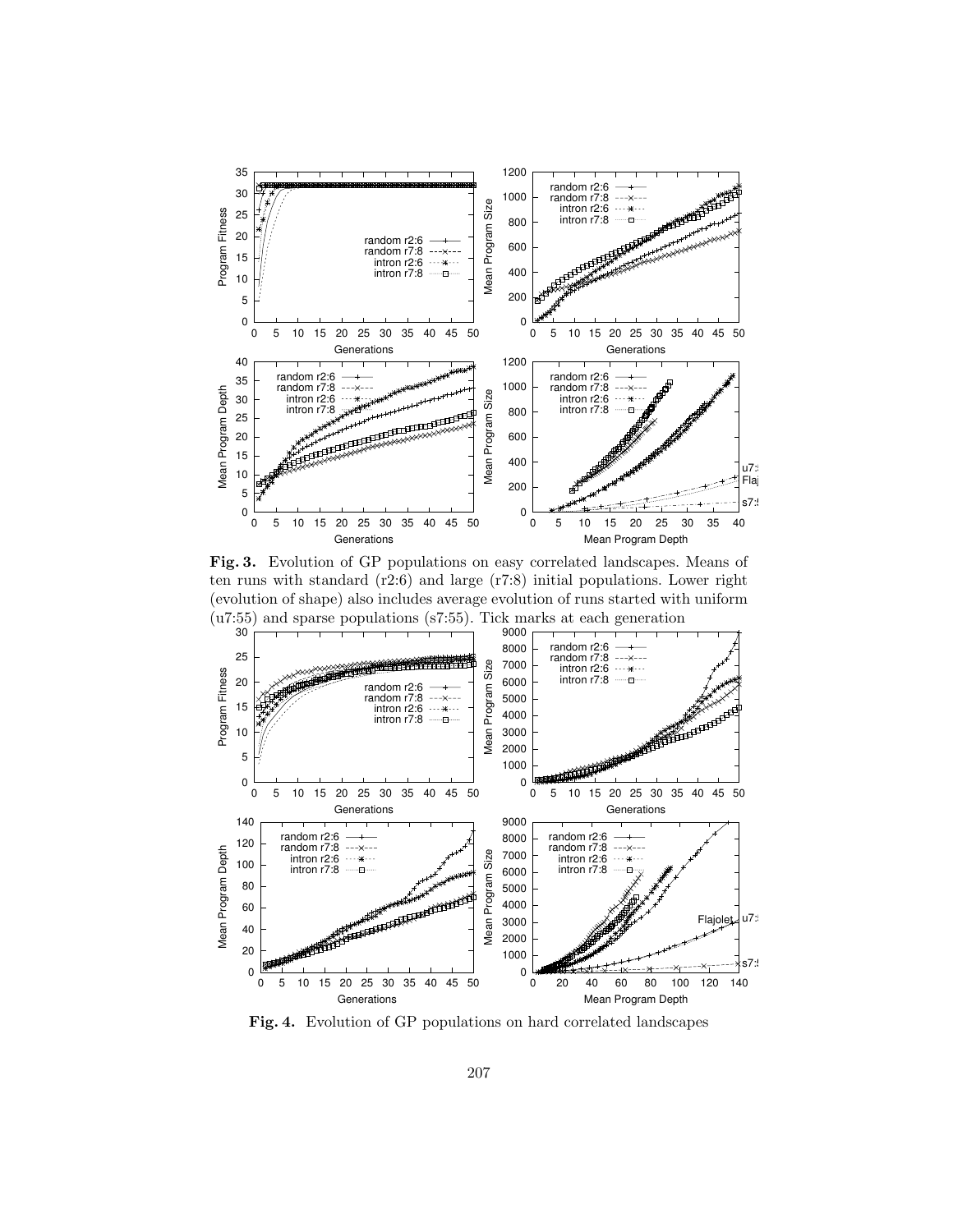eration (cf. Table [2](#page-5-1) col 10). This has been observed in several GP bench mark problems [\[24](#page-9-8)[,18\]](#page-9-14).

The non-linear, slower depth increase in the easy search spaces is produced by reduced selection pressure. GP populations converge in the sense that most of the programs within them have identical fitness values. On average in the last ten generations 79–86% of tournaments are between potential parents of identical fitness and so parents are chosen at random.

Unexpectedly populations which initially contain random trees (u7:55) increase their depth faster than those starting with bushy trees  $(r2:6 \text{ and } r7:8)$ . However depth increase in sparse trees (s7:55) is even bigger and is non-linear but faster bloat of thin trees can be expected.

#### 5.3 Evolution of Shape

The average shape of trees within the populations evolves away from the bushy nearly full trees created by "ramped half-and-half" in the direction of the most popular part of the search space (denoted by "peak" or "Flajolet" in Figs. [2–](#page-5-0)[4\)](#page-6-1). However the population mean lies to the left of it. There are several possible reasons for this: 1) The ridge itself is quite wide and, except near the boundaries, change in program depth makes comparatively little difference to the number of programs, i.e. the local gradient lies nearly parallel to the size axis. 2) The initial population is to the left. 3) As is usual, our subtree crossover is biased to select functions as crossover points rather than terminals. 4) Interaction with the search space. To test the fourth option, ten runs were conducted on both building block landscapes (with and without explicit introns) starting with a) random sparse trees and b) trees selected uniformly at random between two sizes [\[18\]](#page-9-14). As observed in GP benchmark problems [\[24\]](#page-9-8) populations initialised with sparse trees evolve towards the most populated part of the search space but remain on the sparse (right) side of it. These trees are taller than used in [\[24\]](#page-9-8) and they remain comparatively sparse, i.e. they move more slowly towards the ridge. While those initialised with common tree shapes remain near this ridge in the search space, see Figs. [3](#page-6-0)[–4](#page-6-1) (lower right). Therefore it does not appear that these search spaces promote the evolution of busier trees.

### 5.4 Sub-Quadratic Bloat

As discussed in [\[24,](#page-9-8)[18](#page-9-14)[,19\]](#page-9-22) if the programs within the population remain close to the ridge in the number of programs versus their shape and they increase their depth at a constant rate this leads to a prediction of sub-quadratic growth in their lengths'. For modest size programs we expect size  $O(gens^{1.3})$  rising to a limit of quadratic growth for  $|$ program $| \gg 1000$  cf. [\[8,](#page-8-9) Table II]. For traditional bushy initial tree and excluding the very hard and the easy landscapes, Table [2,](#page-5-1) column 10, reports variation between runs but values near 1.3 on average.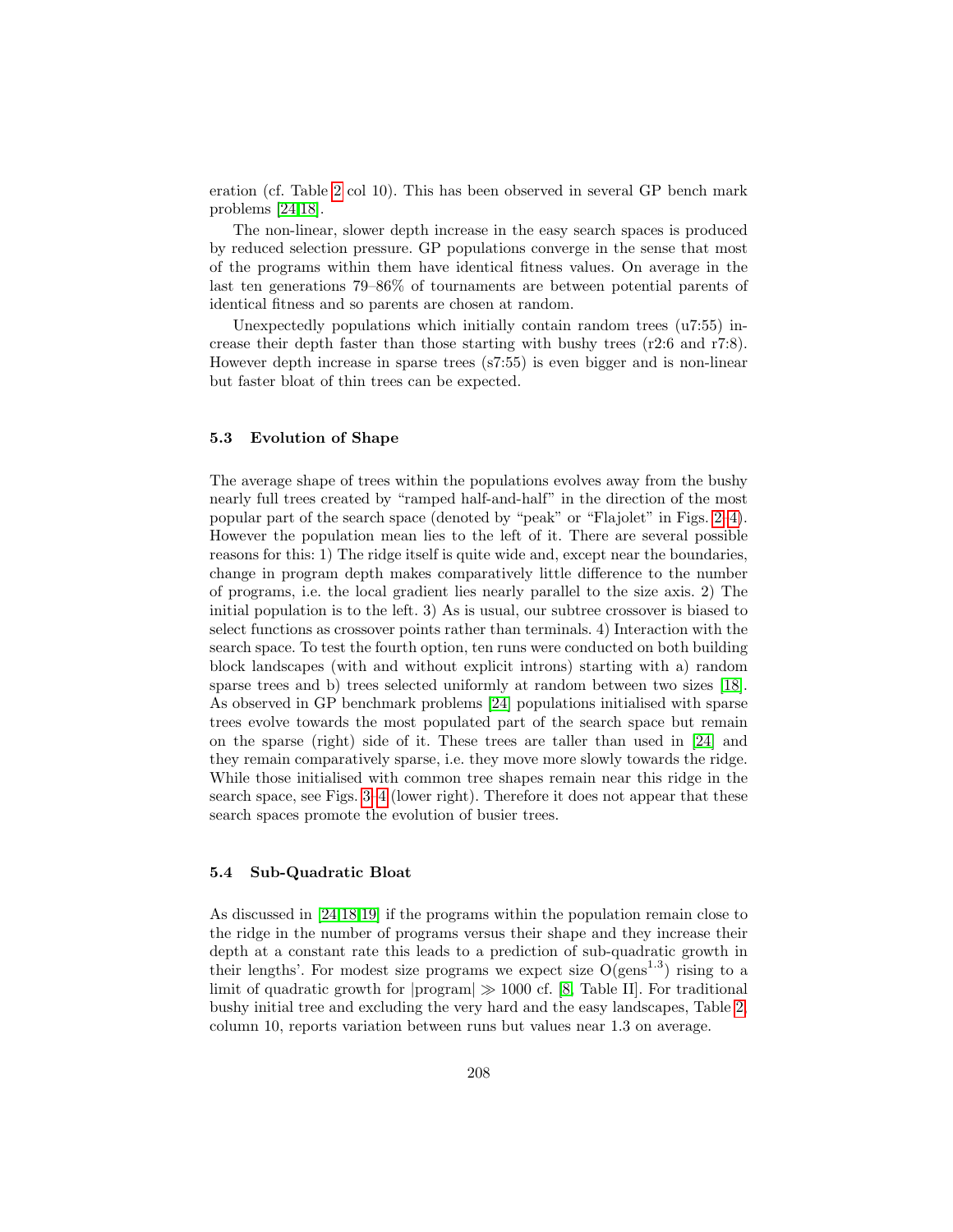### <span id="page-8-0"></span>6 Conclusions

We have investigated subtree crossover, building blocks and bloating by using random search spaces where fitness is based only on syntax. Thus avoiding consideration of the semantics of the programming language. We find GP behaves like it does on real program spaces (i.e. with semantics).

Only in the case of a totally random landscape does bloat not occur. In this case crossover is unable to find children which are different from their parents (i.e. to explore) and who have a fitness at least as good as their parents. I.e. the extreme nature of the problem prevents bloat. In the other problems there is correlation and bloat occurs, whether the correlation is due to building blocks or the explicit introduction of ineffective code. Thus the entropy explanation of bloat [\[21,](#page-9-18)[24\]](#page-9-8) remains viable.

The failure of GP to solve the harder problem with building blocks might be due to premature convergence. This may be a common failing in similar genetic search and these artificial search spaces may be useful in future research to investigating this and other aspects of GP and related techniques.

C++ code may be found in [ftp://cs.ucl.ac.uk/wblangdon/gp-code](http://www.cs.ucl.ac.uk/staff/W.Langdon/ftp/gp-code)

#### Acknowledgements

We acknowledge funding of the "Deutsche Forschungsgemeinschaft", under project B2 of "Sonderforschungsbereich SFB 531".

# References

- <span id="page-8-4"></span>1. Lee Altenberg. Emergent phenomena in genetic programming. In A. V. Sebald and L. J. Fogel, editors, Evolutionary Programming  $-$  Proceedings of the Third Annual Conference, pages 233–241. World Scientific Publishing, 1994.
- <span id="page-8-2"></span>2. Peter J. Angeline. Subtree crossover: Building block engine or macromutation? In John R. Koza et. al., editors, Genetic Programming 1997: Proceedings of the Second Annual Conference, pages 9–17, 13-16 July 1997. Morgan Kaufmann.
- <span id="page-8-8"></span>3. Peter J. Angeline. Genetic programming and emergent intelligence. In Kenneth E. Kinnear, Jr., editor, Advances in Genetic Programming, chapter 4. MIT, 1994.
- <span id="page-8-5"></span>4. Wolfgang Banzhaf, Peter Nordin, Robert E. Keller, and Frank D. Francone. Genetic Programming – An Introduction; On the Automatic Evolution of Computer Programs and its Applications. Morgan Kaufmann, dpunkt.verlag, January 1998.
- <span id="page-8-10"></span>5. W. Banzhaf, and W. B. Langdon. Some considerations on the reason for bloat. In preparation.
- <span id="page-8-6"></span>6. Tobias Blickle. Evolving compact solutions in genetic programming: A case study. In Hans-Michael Voigt et. al., editors, Parallel Problem Solving From Nature IV, volume 1141 of LNCS, pages 564–573, 22-26 September 1996. Springer-Verlag.
- <span id="page-8-3"></span>7. Kumar Chellapilla. Evolving computer programs without subtree crossover. IEEE Transactions on Evolutionary Computation, 1(3):209–216, September 1997.
- <span id="page-8-9"></span>8. Philippe Flajolet and Andrew Oldyzko. The average height of binary trees and other simple trees. Journal of Computer and System Sciences, 25:171–213, 1982.
- <span id="page-8-7"></span>9. Chris Gathercole. An Investigation of Supervised Learning in Genetic Programming. PhD thesis, University of Edinburgh, 1998.
- <span id="page-8-1"></span>10. David E. Goldberg and Una-May O'Reilly. Where does the good stuff go, and why? In Wolfgang Banzhaf et. al., editors, Proceedings of the First European Workshop on Genetic Programming, LNCS 1391, pp. 16–36, Paris, 14-15 April 1998. Springer.